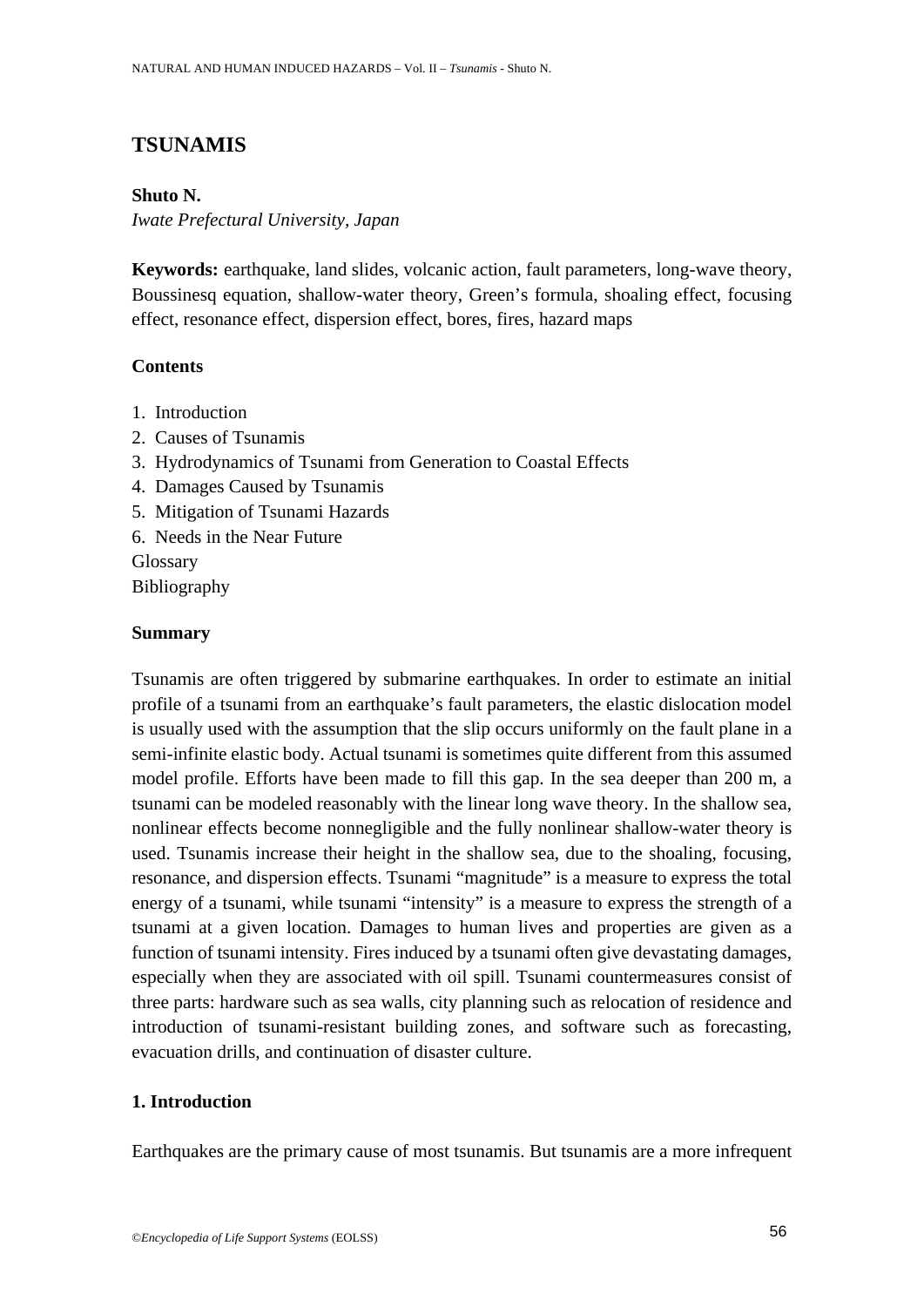phenomenon than are earthquakes. A weak earthquake does not generate a tsunami. A great earthquake with the hypocenter at a deep location does not generate a tsunami. Neither does an earthquake caused by strike-slip fault movement generate a tsunami. The recurrence interval of huge tsunamis is usually much longer than a life span of human beings. Even a small tsunami occurs very infrequently. Difficulties in understanding tsunamis come from this infrequent occurrence.

It is difficult to understand the whole picture of a tsunami. Each tsunami is quite different from another. Each tsunami behaves in quite different movements at different places, corresponding to different topography. Tide records provide quantitative time-series data, but there are two problems. One is the distribution and number of tide stations. Compared to the spatial extent of a tsunami, tide stations are often too sparse. In addition, tsunami data taken by tide gages are biased and deteriorated by the hydraulic characteristics of the tide well. High-frequency components of the water-surface fluctuations are cut off or filtered. Other kinds of data, more rich in number, are tsunami traces measured in the post-tsunami survey. They usually show the highest water level made by the tsunami but can not suggest any hydrodynamics or time histories of the tsunami runup. They are "fossils of tsunami." Hence, difficulties in understanding tsunamis also come from the lack of reliable data.

Once it has occurred, a tsunami gives devastating effects on the coastal community. The last and best way to save human lives is an early evacuation guided by forecasting and warning. The second best is to make a coastal city tsunami resistant. It is quite difficult for coastal residents to continue to be alert to tsunami hazards based on former experiences. At such places as the west coast of the United States where there are no written records at all about huge tsunamis some 300 years ago, except for one proof (i.e., sediments transported by the tsunami), it is impossible for the residents to learn of the former event. If a newly developed coastal resort community, without prior tsunami records, finds one day that they are located in the tsunami risk area in front of the subduction zone, how can they prepare for possible tsunamis?

During these 30 years, the areas of tsunami science and engineering made big progress, assisted by advancement in seismology and computer science. Seismology made it possible to estimate the initial profile of tsunamis from fault parameters determined by seismic information. The nonlinear shallow-water theory is used to solve for tsunamis on complicated topography with the aid of a big high-speed computer. The technique thus developed is now applied to practical defense works in many fields, forecasting, hazard maps, design of defense structures, and so on.

### **2. Causes of Tsunamis**

The sea surface always fluctuates. There are three causes for wave motions: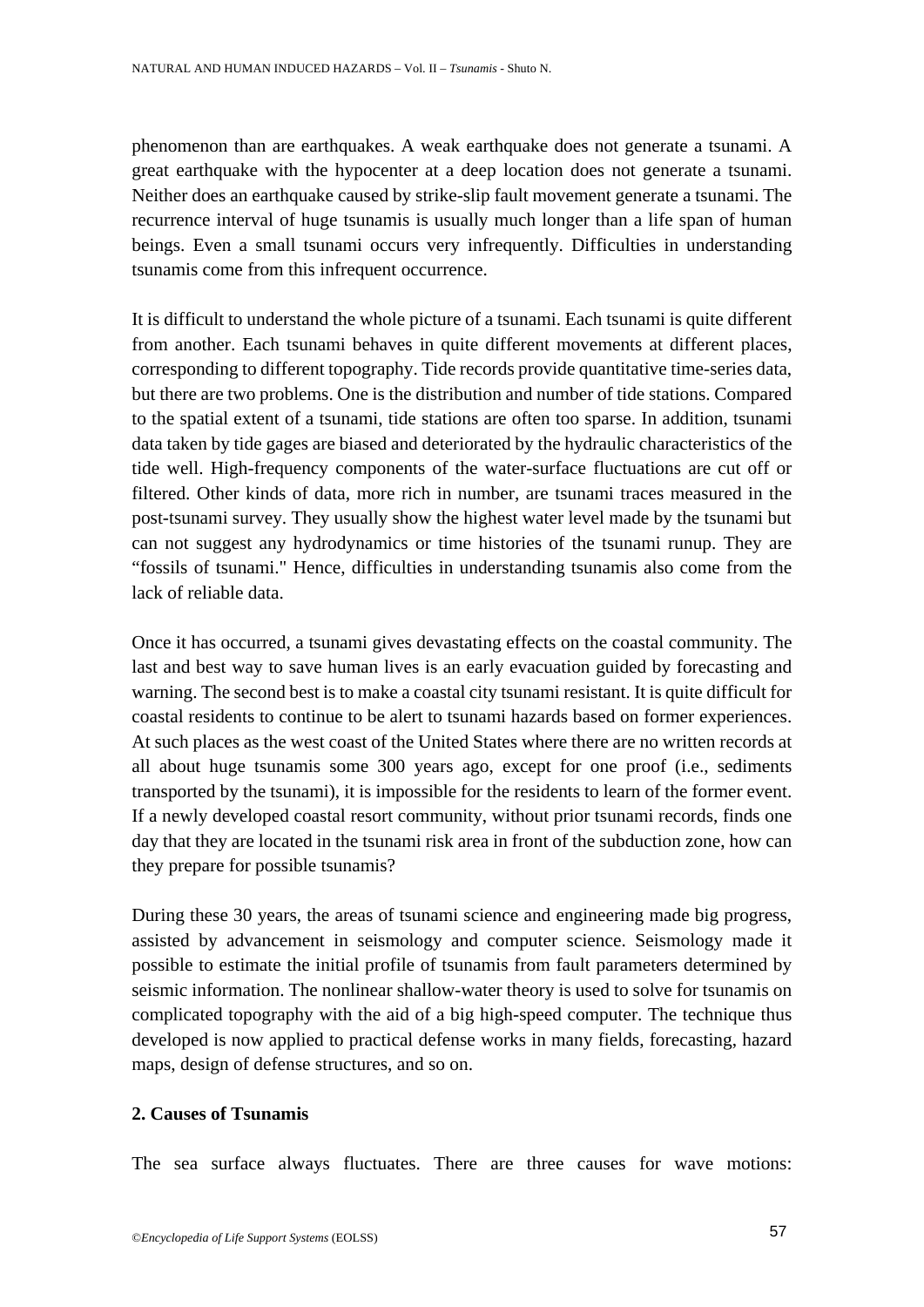meteorological, astronomical, and the rest. Waves generated by winds become swells after they leave the wind field. Typical wave periods of wind waves and swells are 3 to 30 seconds. Moving atmospheric low pressure together with the winds accompanying it causes the sea-surface rise, called the storm surge. A typical storm surge period is several hours to half a day. Tides are more-regular oscillations caused by the pulling gravitational forces of the moon and the sun. The fundamental period of tides caused by the moon is 12 hours and 25 minutes. Water waves generated by other causes are tsunamis. Its period ranges from a few minutes to two hours.

The first person who recorded a tsunami and thought that the tsunami was generated by an earthquake was Thucydides, a Greek historian. In summer of 426 BC during the Peloponnesian war, the sea receded after an earthquake, and then a huge wave hit the city of Orobiae at the northwestern coast of Euboea Island. A part of the city subsided into the sea. The island of Atlanta at the other side of the strait was also hit by the tsunami. A part of Athenian fortifications was swept away. Thucydides considered that the full force of the earthquake drew the seawater from the shore and then the sea suddenly swept back again even more violently.

Most of the causes of tsunamis are submarine earthquakes. However, not the ground shaking but the vertical sea-bottom deformation generates a tsunami. The greater the earthquake is, the larger the vertical displacement of sea bottom is; hence the greater the tsunami that is generated. An earthquake that triggers a tsunami is often called the tsunamigenic earthquake.

There are exceptions for this rule. Much larger tsunamis than expected from the earthquakes' seismic waves can be generated. This type is called the tsunami earthquake. After several weak earthquakes on 15 June 1896, another weak earthquake was felt along the shore of the Sanriku District, Japan, at 1930 (local time). No one paid special attention to this earthquake and tried to evacuate. Half an hour later, a giant tsunami hit the coast and claimed more than 22 000 human lives. The highest runup was nearly 40 m. This was a typical tsunami earthquake. The mechanism of the tsunami earthquake in the Sanriku coast was thought to be a large but slow rupture of the earthquake fault.

A huge tsunami can cause damage to remote places after travelling across the ocean. This is called a distant tsunami, remote-source tsunami, or far-field tsunami. At 1911, on 22 May (GMT) 1960, an earthquake of  $M_s = 8.5$  or  $M_w = 9.5$  struck off the Chilean coast. A giant tsunami was generated and hit the Chilean Coast first as a local tsunami or a near-field tsunami. Its maximum runup height was estimated as high as 20–25 m. The tsunami spread over the Pacific Ocean, gave damage to Hawaii, then concentrated toward Japan at the antipode of the tsunami source after a 22.5-hour journey. The whole coast on the Pacific Ocean side of Japan, more than 3000 km long, were affected and damaged. Its tsunami height was 3–6 m.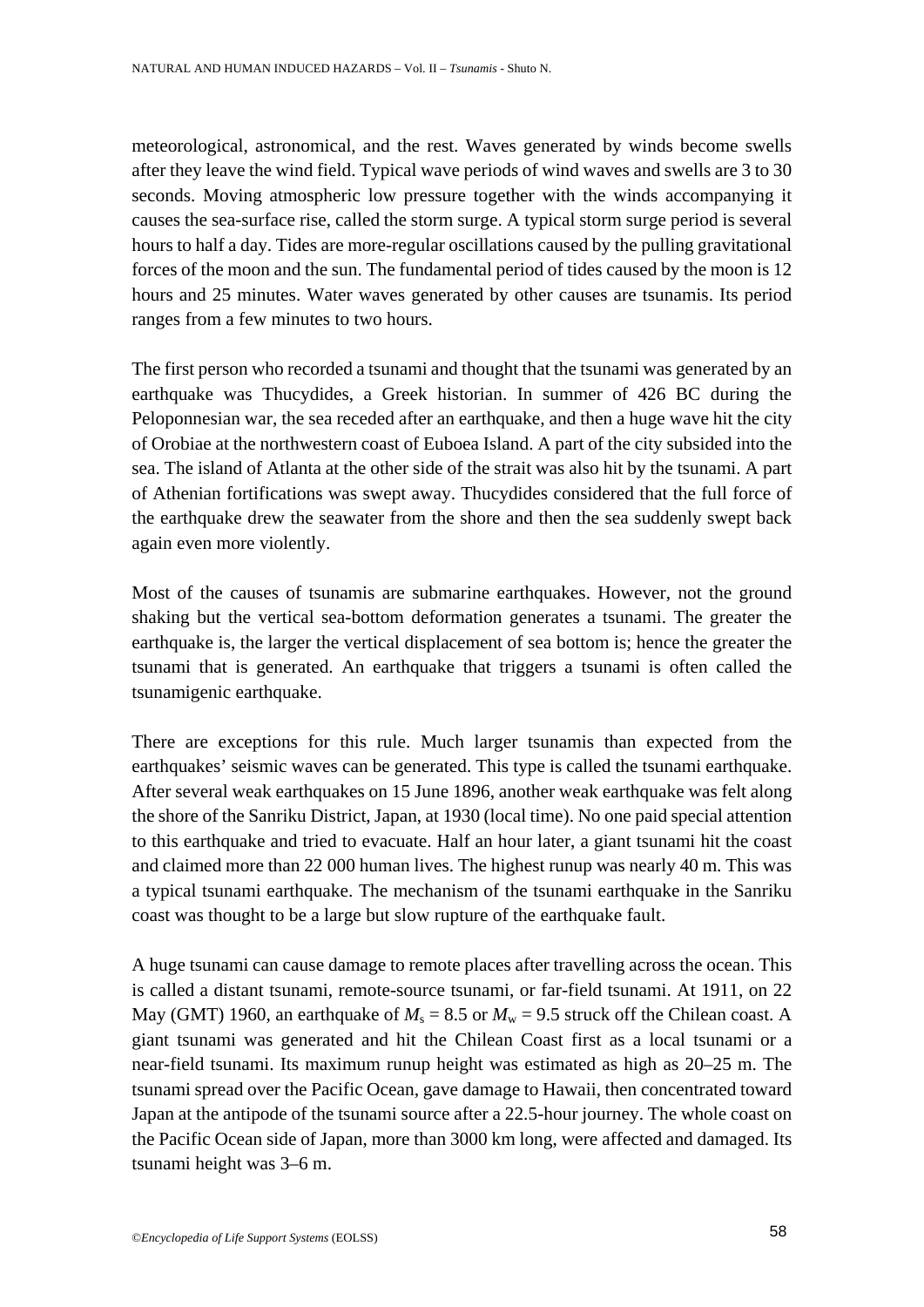Landslides can also generate tsunamis. Lituya Bay in Alaska repeatedly experienced huge local tsunamis in 1958, 1936, 1899, 1874, 1853–1854, and also probably in 1900. This bay is about 11 km long, 1 km wide, and 160 m deep. On 10 July 1958, an earthquake caused 30  $\times$  10<sup>6</sup> m<sup>3</sup> of rocks weighing 90  $\times$  10<sup>6</sup> tons to slide from the northern shore from an average height of 600 m with the dimensions of 700 m to 900 m and an average thickness of 90 m. The slide forced the water surge up to the height of 520 m on the opposite shore. Then, the water ran down into the bay to form a huge tsunami higher than 30 m in the bay.

Another mechanism is volcanic actions. In May 1883, the volcanic eruption of Krakatau in the Sunda Strait between Java and Sumatra Islands, Indonesia began. On 27 August, a giant tsunami was generated. Because of thickly falling ashes, no one could see the tsunami offshore. When coastal residents noticed the white cap of the tsunami, the tsunami was just in front of them. There was no time for evacuation. It claimed more than 36 000 human lives. Its maximum runup was higher than 30 m. The comparison of the topographies before and after the eruption indicates that two-thirds of the original Krakatau island was blown away, leaving an area 200 m deep and about 10 km wide. Among several generation mechanisms proposed, caldera formation is the most probable.

# **3. Hydrodynamics of Tsunami from Generation to Coastal Effects**

# **3.1. Generation**

A fault movement generates shaking (earthquake) and displacement of ground. If a submarine fault is shallower than 80 km, the displacement might penetrate to the surface of sea bottom. In order to imagine the generation of a giant tsunami, let us suppose that an area of sea bottom, a few hundred kilometers long and several tens to 100 kilometers wide, moves vertically by several meters within 100 seconds. The water a few kilometers thick above the area has no time to flow outward and consequently the water surface will show the same vertical displacement as the sea bottom. In this way a tsunami is born.

No person could and/or will be able to measure the tsunami initial profile, but one can estimate it by calculation or, very rarely, by direct measurement of the sea bottom displacement. The most popular way of estimating an initial tsunami profile is to assume that the sea bottom displacement is a result of the fault movement in a semi-infinite, elastic, homogeneous body. A fault movement is described by its location including its depth, geometrical characteristics (strike, dip, and slip angles of the fault plane), physical characteristics (length, width, and dislocation of the fault plane) and dynamic characteristics (rupture direction, rupture velocity, and rise time of the fault movement). With fault parameters (except for dynamic characteristics), the static displacement of sea bottom can be computed.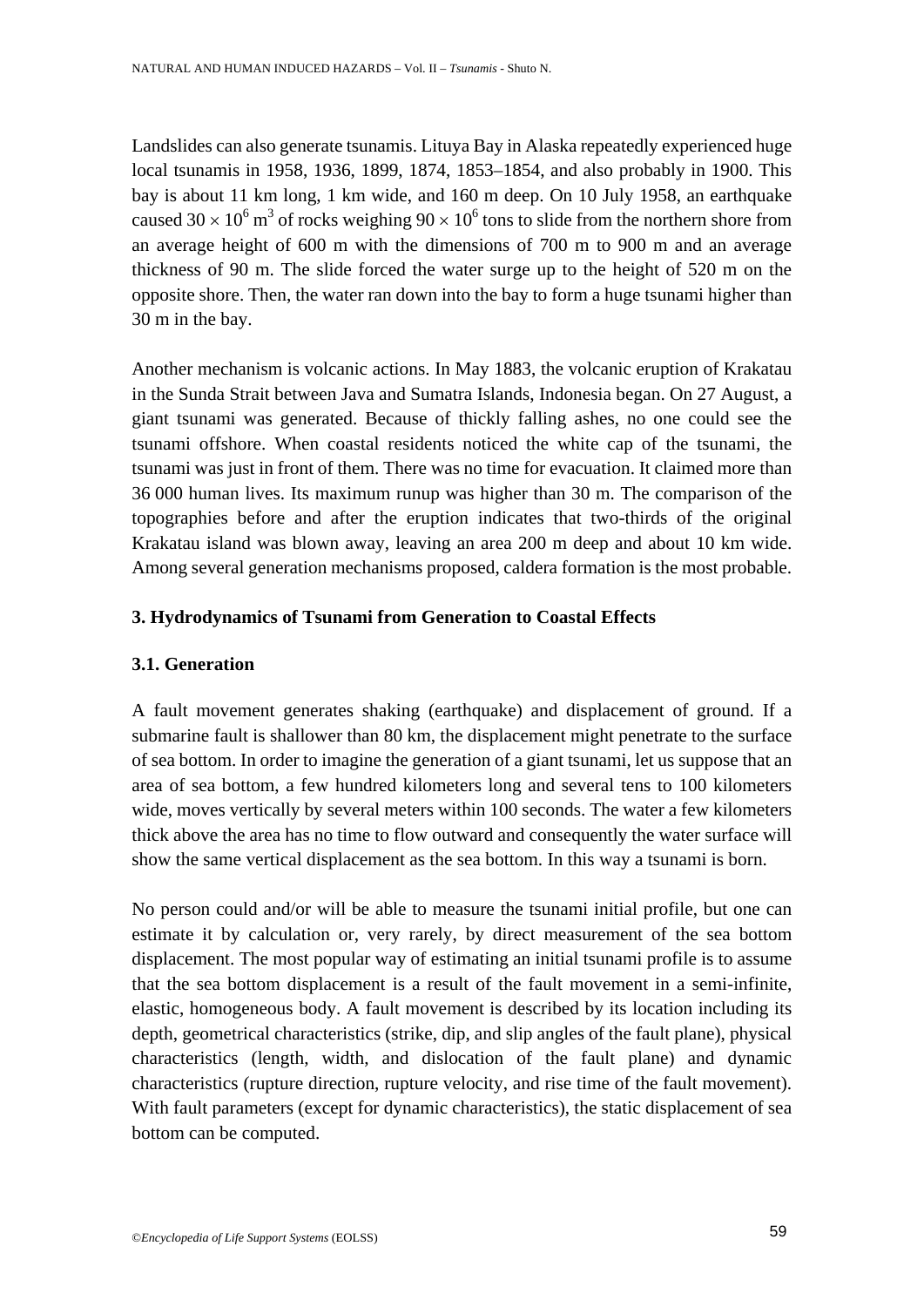The assumption of a homogeneous movement in a fault plane leads us to a simple tsunami profile: one crest and one trough in the area of the generation. Efforts have been made to obtain more realistic initial profiles. If a rupture process is well recorded and analyzed, plural fault planes, if they exist, can be determined with fault parameters for each plane. Heterogeneous movement in a fault plane is estimated from inversion of seismic data or of tsunami data with geodetic data. In place of the semi-infinite body model, the multilayered model can be introduced and numerically solved. The introduction of heterogeneity changes the simple initial profile (one crest and one trough) to a complicated one.

A tsunami initial profile determined with seismic data alone usually does not explain the tsunami and total tsunami energy. It is necessary to modify this first solution with results of tsunami simulation. First, compute a tsunami for the initial profile determined from seismic data and output the tsunami heights along the 200 m water-depth contour near the shore. Compare these results with the measured runup heights averaged in the interval of about 15 km along the open coast. The latter is usually two to three times the former, according to accumulated experiences in numerical simulation. Adjust the initial height to satisfy this condition. This method is widely used to determine the initial condition.

There is no accurate measurement of the vertical displacement of sea bottom surface caused by a submarine earthquake except for the case of the 1964 Great Alaska earthquake. The deformation of ground was reconstructed by the displacement on islands and by comparison with a pre-earthquake topography. Along the direction normal to the long axis of the deformation area, the vertical displacement (or the two-dimensional tsunami profile) shows a gentle wavy shape 450 km long with one crest and one trough. Its trough-to-crest wave height was about 6 m. Near its crest, there was a sharp rise about 6 m high and about 30 km wide at its base. This rise was concluded as a result of a subfault developed in the accretionary prism. It is impossible to detect this kind of subfault from seismic information at present, although its contribution to tsunami heights is important.

There are several efforts to estimate tsunamis generated by landslides, submarine landslides, volcanic action, and others. Most of them are carried out based upon the measured tsunami data. Geodetic data alone are insufficient in accuracy to estimate the generation mechanism because the movements of landslides are the key factor to determine the tsunami generation efficiency.

# **3.2. Propagation**

When generated, a tsunami has a wavelength several tens of kilometers long that is much longer than the water depth, at most a few kilometers. For example, the average water depth in the Pacific is about 4.2 km. This water wave is categorized as long waves, for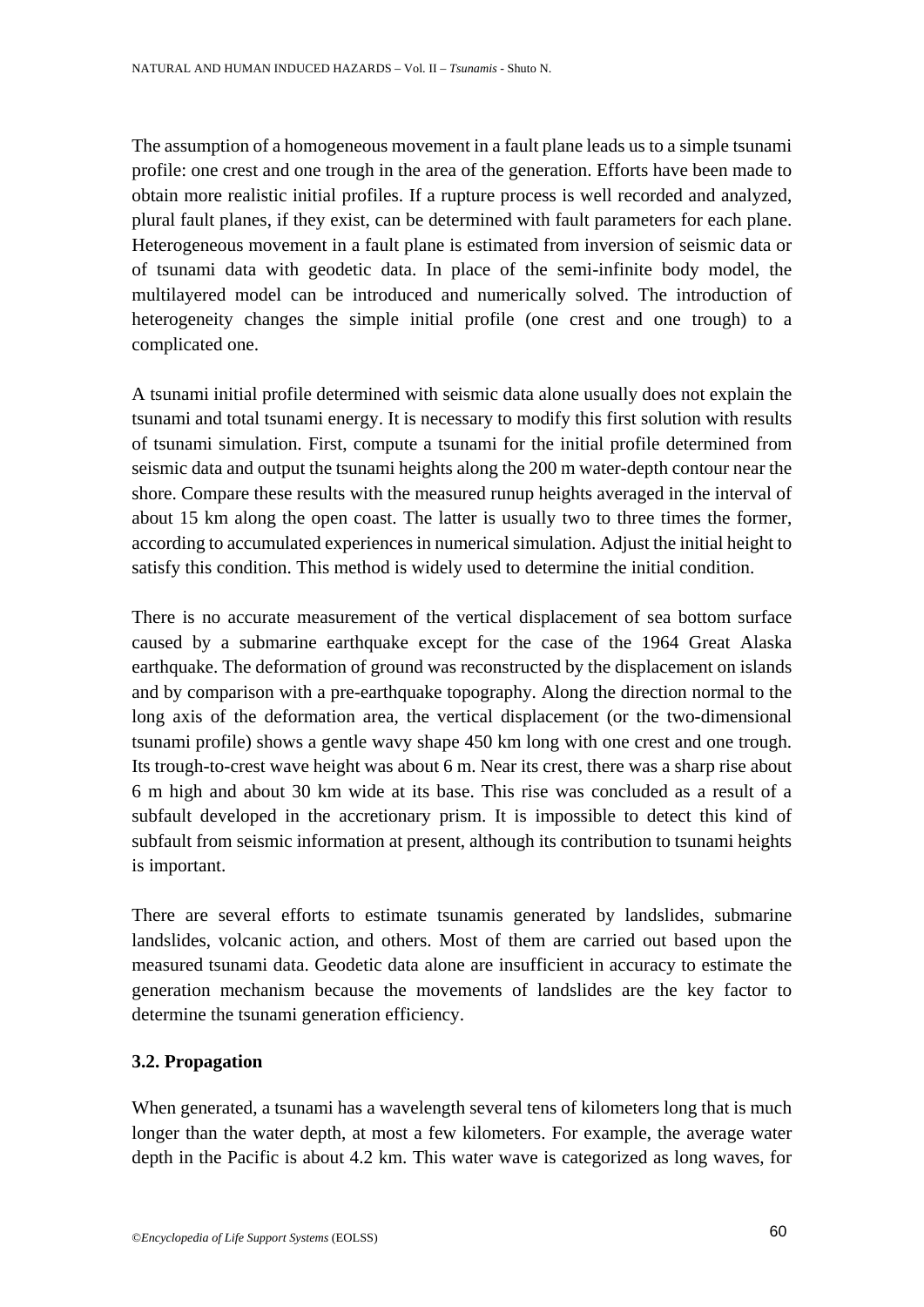which the hydrostatic water pressure is a good first-order approximation. The initial height of the tsunami several meters high is quite small compared to the water depth and the wavelength. This water waves belongs to small amplitude waves, for which the linear wave theory is applicable.

A near-field tsunami in the ocean deeper than approximately 200 m can be analyzed with the linear long-wave theory. The velocity of its energy propagation is the same as its phase velocity that is the square root of the product of the gravitational acceleration and the water depth for the first-order approximation. Every component of different frequencies is approximated to propagate with the same velocity. A linear long wave propagating on the water of constant depth, therefore, does not change its wave profile.

For a higher-order approximation, the phase velocity is influenced by the dispersion effect depending upon frequency. Wave components of different frequencies propagate with different velocities. This difference, although very small, results in a non-negligible deformation in wave profile, if the travel time becomes long as in case of a far-field tsunami. A parameter  $p_a$  is used to judge whether the dispersion effect should be included or not:

$$
p_a = (6h/R)^{1/3}(a/h)
$$

where *h* is the water depth, *a* the horizontal dimension of the tsunami source, and *R* the distance from the source. If  $p_a < 4$ , the dispersion effect should not be neglected. Under this condition, the linearized Boussinesq equation that includes the first-order effect of the phase dispersion should be used. The equation should also be modified by including the Coriolis effects and expressed with the spherical coordinates.

For a huge tsunami, such as the 1960 Chilean tsunami, the Pacific Ocean behaves like a small pond. Average water depth of the Pacific Ocean, 4.2 km, gives the tsunami a propagation velocity faster than 730 km  $hr^{-1}$ . The tsunami traveled 17 000 km from the source off Chilean coast to Japan within 23 hours. It started toward Japan with the crest at its front but arrived at Japan with a big ebb. The first crest became unrecognizably small and the following trough began to grow near the Hawaiian Islands. This change was the result of the dispersion due to the Coriolis effect.

The energy of the 1996 Irian Jaya tsunami was effectively transported to Japan although Japan is not located on the major direction of initial tsunami energy radiation. This is explained by the existence of the south Honshu ridge that acted as an effective wave guide. The shallower the water is, the slower is the wave propagation. Waves change their propagation direction toward the shallower ridge crest. This refraction causes concentrating and effectively transporting tsunami energy along an oceanic ridge.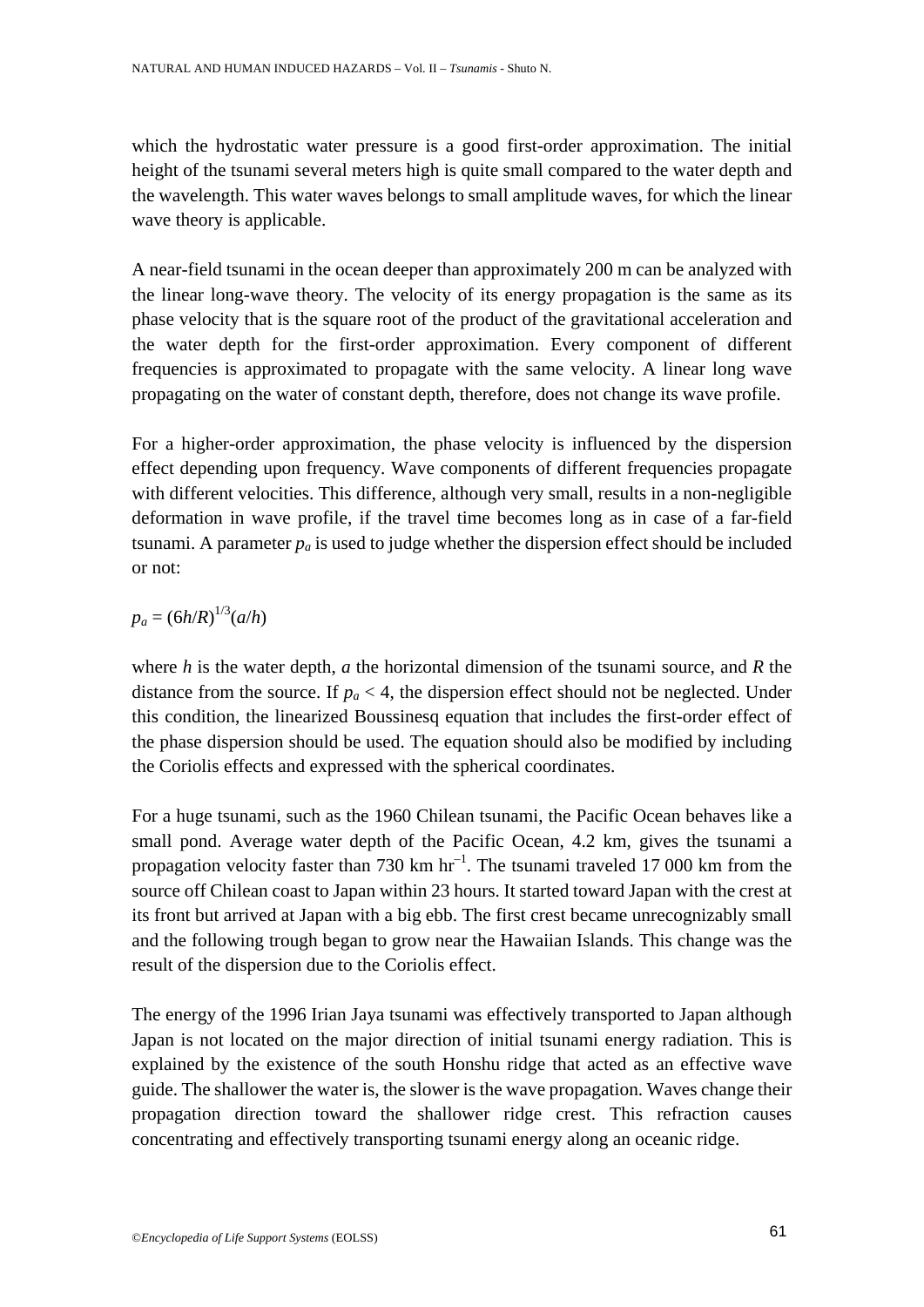Similar effects can be expected on the continental shelf, which is another wave guide. Tsunamis that enter the sea on the continental shelf are refracted toward the shore, reflected from the shore to the sea, and refracted again toward the shore. Typical oscillation characteristics of tsunamis thus propagating along a sea ridge or a continental shelf as edge waves are the beat in the time history that the tsunami wave height gradually increases and the highest wave arrives later. For the farther tsunami source, the later the highest wave appears.

# **3.3. Tsunamis in the Shallow Sea**

The tsunami energy propagates in relation to the water depth. The rate of energy transmission (the product of wave energy per unit sea-surface area and the energy propagation velocity) is constant, if there is no energy loss due, for example, to sea-bottom friction. The shallower the water depth is, the slower the velocity is, and therefore, the higher the wave height becomes. This is the shoaling effect.

Consider a bay with a broad entrance and narrowing towards inland. Tsunamis are usually much longer than the bay's length. Tsunami energy concentrates toward the head of the narrow bay, hence tsunami height increases. This is the focusing effect. The similar effect occurs between two wave rays. (The ray is the trajectory of wave propagation.) The linear long wave theory gives a simple relation of the Green formula, among wave height *H*, water depth *h*, and width of the bay or normal distance between two wave rays *b*,

*Hh*<sup>1/4</sup>*b*<sup>1/2</sup> = constant.

Another important amplification mechanism is the resonance. If an external force is applied to the water in a bay and then removed, the water begins to oscillate with its natural period and the oscillation gradually diminishes due to energy dissipation. The fundamental period of the natural oscillation, *T*, for a rectangular shaped bay is given by

 $T = 4l/(gh)^{1/2}$ ,

where *l* and *h* are the length and water depth of the bay, and *g* the gravitational acceleration. If a tsunami having the same period as the natural period enters a bay, energy is stored and the resonance occurs in the bay. Three waves in succession are enough to establish the resonance for tsunamis.

Even if a tsunami starts with a simple initial profile of one crest and one trough, the tsunami shows very complicated movements on the shore, because of refraction, reflection, and diffraction caused by the topography. In 1983, the Nihonkai Chubu (Middle Japan Sea) earthquake tsunami hit the north Akita coast, which has a smooth shoreline 55 km long. The relatively straight coast is bounded at the both ends by a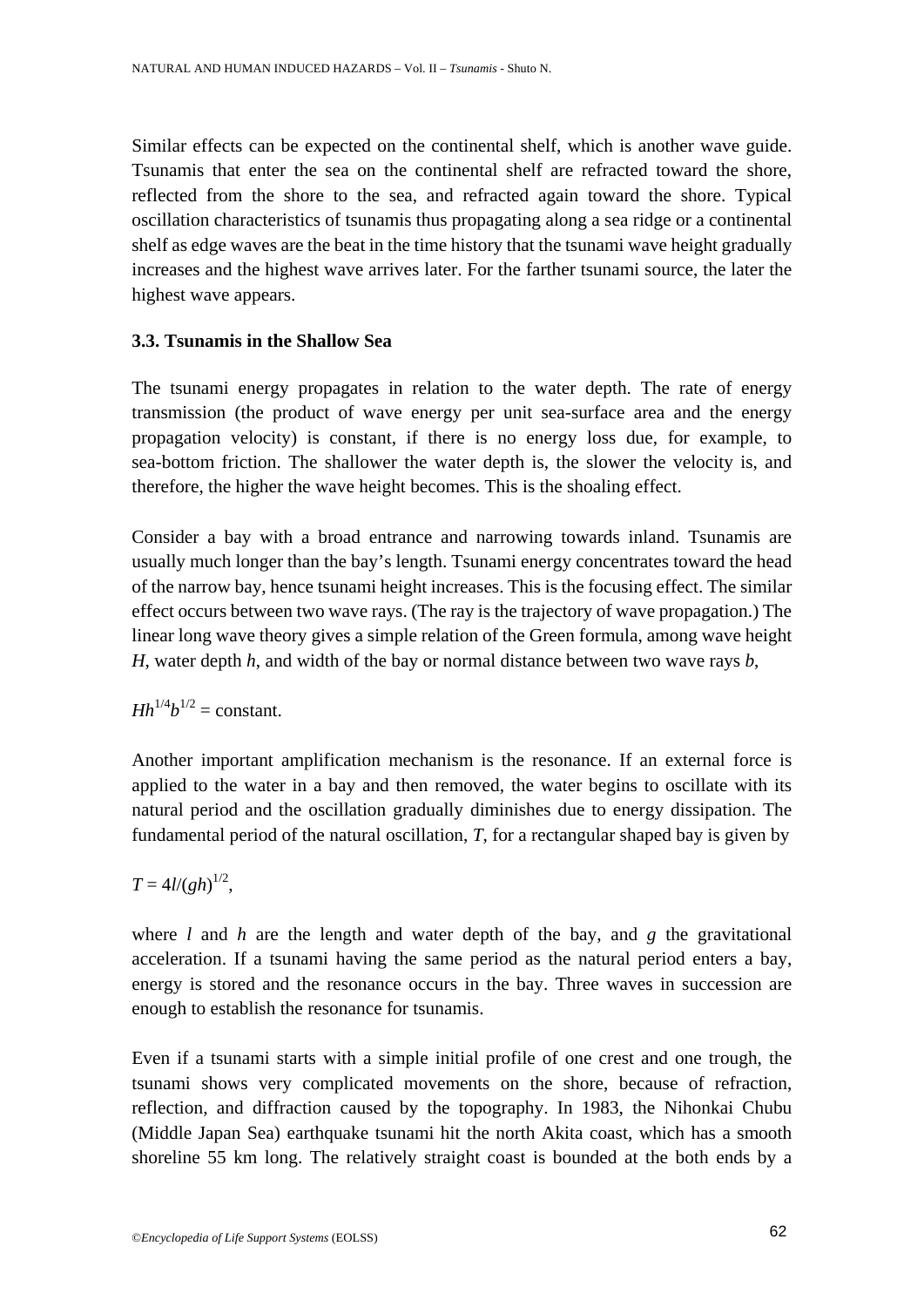Similar effects can be expected on the continental shelf, which is another wave guide. Tsunamis that enter the sea on the continental shelf are refracted toward the shore, reflected from the shore to the sea, and refracted again toward the shore. Typical oscillation characteristics of tsunamis thus propagating along a sea ridge or a continental shelf as edge waves are the beat in the time history that the tsunami wave height gradually increases and the highest wave arrives later. For the farther tsunami source, the later the highest wave appears.

# TO ACCESS ALL THE 20 PAGES OF THIS CHAPTER,

[Visit: http://www.eolss.net/Eolss-sampleAllChapter.aspx](https://www.eolss.net/ebooklib/sc_cart.aspx?File=E1-07-01-11)

#### **Bibliography**

Bernard E. (1999). Tsunami. *Natural Disaster Management* (J. Ingleton, ed.), pp. 58–60. Leicester, UK: Tudor Rose Holdings Limited. [This is a part of a presentation to commemorate the International Decade for Natural Disaster Reduction. A way to establish the tsunami-resistant community is proposed.] Iida K. (1963). Magnitude, energy, and generation mechanisms of tsunamis and a catalogue of earthquakes associated with tsunamis. IUGG Monograph No.24. pp.7–18. [The Imamura scale for tsunami magnitude *m* ranging from 0 to 4 is extended to the Imamura-Iida scale *m* ranging from –1 to 4.]

Kajiura K. (1970). Tsunami source, energy and the directivity of wave radiation. *Bulletin of the Earthquake Research Institute, University of Tokyo* **48**, 835–869. [This paper makes clear the importance of the linear dispersion term in the long wave theory, in case of tsunami propagation over Earth. The limit of application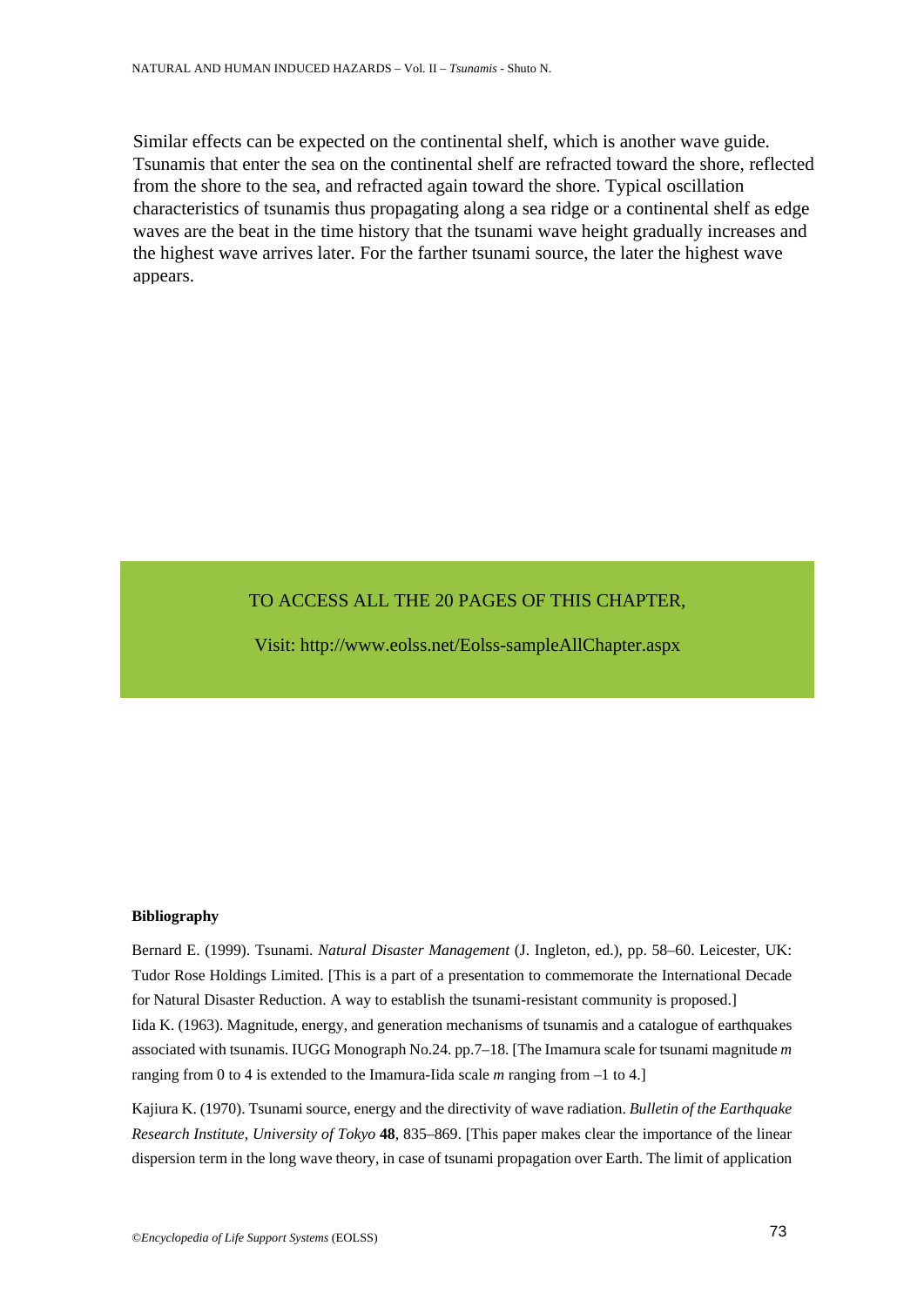of the linear long-wave theory is determined by a parameter including the distance of propagation, the size of initial profile, and the water depth. A diagram is given to indicate the range of the validity of the nondispersion assumption.]

Kanamori H. (1972). Mechanism of tsunami earthquakes. *Physics of Earth and Planetary Interiors* **6**, 246–259. [A tsunamigenic earthquake follows the rule that the bigger an earthquake is, the bigger the tsunami is generated. This paper introduces the concept of the tsunami earthquake that generates a great tsunami even if the earthquake is small.]

Okada Y. (1985). Surface deformation due to shear and tensile faults in a halfspace. *Bulletin of the Seismological Society of America* **75**, 1135–1154. [A complete suite of closed analytical expressions is presented for the surface displacements, strains, and tilts due to inclined shear and tensile faults in a half-space. Misprints in Mansinha-Smylie (1971) are corrected in Appendix.]

Shuto N. (1987). Effectiveness and limit of tsunami control forests. *Coastal Engineering in Japan, Japan Society of Civil Engineers* **30**, 1–19. [Based upon data collected in Japan, diagrams are obtained to estimate effectiveness of coastal forests on reducing tsunami energy, in terms of number of trees, thickness of undergrowth, and tsunami height.]

Shuto N. (1991). Historical changes in characteristics of tsunami disasters. *Natural Disaster Reduction and Civil Engineering*, Japan Society of Civil Engineers, pp.77-86. [A simple estimate of the burnt area is given in terms of the volume of oil stored in the tsunami-risk zone. Damages to boats and houses as well as loss of human lives are also discussed.]

Shuto N. (1993). Tsunami intensity and disasters. Advances in Natural and Technological Hazards Research, Vol.1, pp.197-216. Dordrecht, Boston, London: Kluwer Academic Publishers. [In terms of the tsunami intensity, a measure of the local strength of tsunami, wave profiles of near-field tsunami and degree of damages are estimated.]

Shuto N. (1997). A natural warning of tsunami arrival. Advances in Natural and Technological Hazards Research, Vol.9, pp.157-173. Dordrecht, Boston, London: Kluwer Academic Publishers. [Abnormal sounds induced by tsunamis are classified and analyzed quantitatively in relation to the wave profiles and topographical condition.]

Simkin T. and R.S. Fiske. (1983). *Krakatau 1883, Eruption and its Effects*. 464 pp. Washington, DC: Smithonian Institution Press. [A thorough compilation of documents of the 1883 event in Sunda Straits, Indonesia.]

Tatehata (1997). The new tsunami warning system of the Japan Meteorological Agency, Advances in Natural and technological Hazards research, Vol.9, pp.175-188. Dordrecht, Boston, London: Kluwer Academic Publishers. [This paper gives a brief explanation of the JMA's new warning system using a database built with the aid of numerical simulation for more than 100 000 cases.]

Thucydides. (for example): History of The Peloponnesian War, in Penguin Classics, p.247. [The first document of tsunami. The author recognized that the precedent earthquake was the cause of the tsunami.]

Yoshioka S., M. Hashimoto, and K. Hirahara (1989). Displacement fields due to the 1946 Nankaido earthquake in a laterally inhomogeneous structure with the subducting Philippine Sea Plate—A